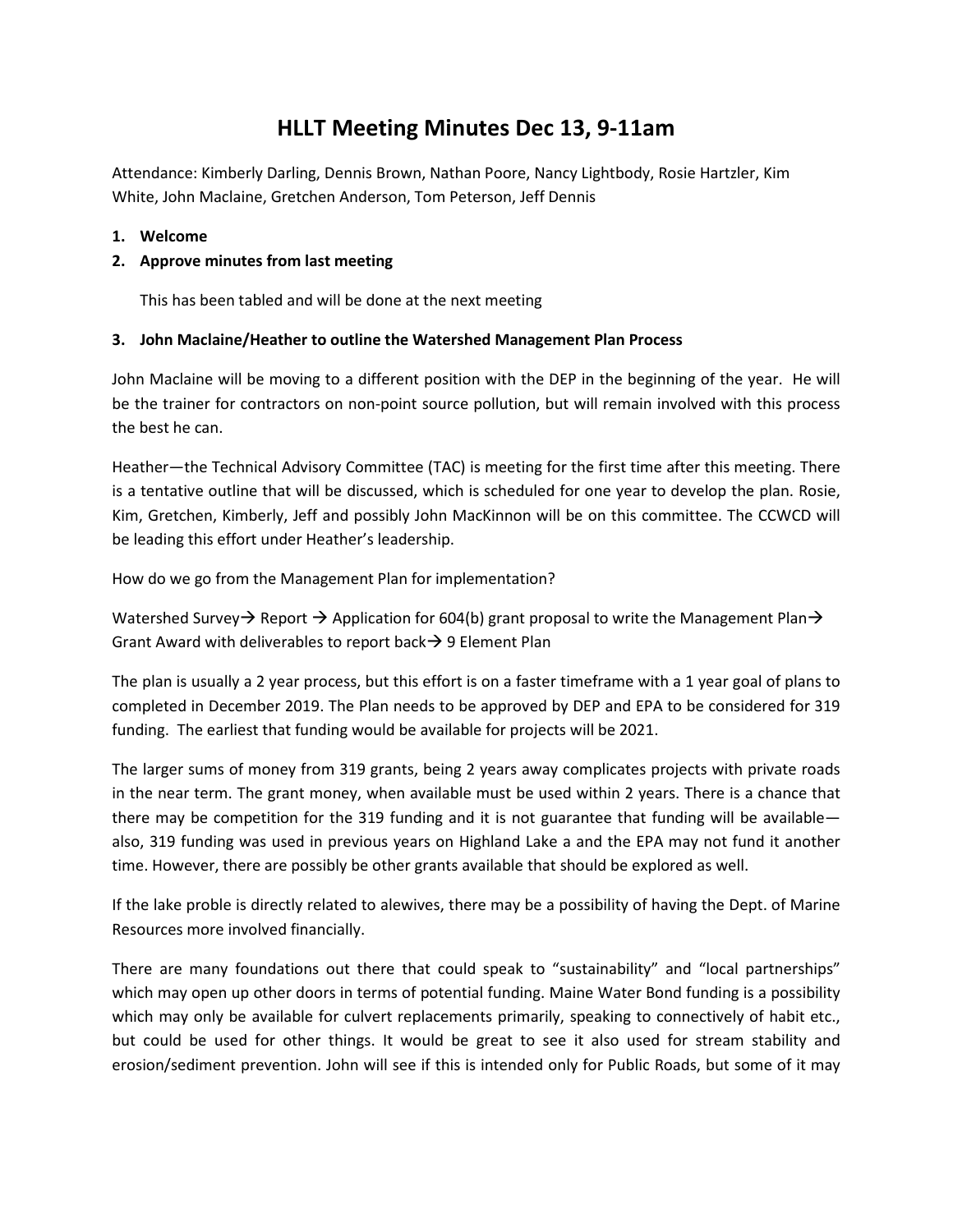be opened up to private roads. Some communities are also going to banks which could be another option.

Private roads in Windham account for 48% of all roads. However, if the Town has an easement to maintain them, that may open it up for eligibility on the public component aspect to the potential grant above (Maine Water Bond funding).

There is a cost share-maintenance agreement in 319 grants, but it is more of an information/education piece than a regulatory component in terms of inspection of BMPs.

# **4. Gretchen to provide an update on what the septic system review includes with the EPA funding**

The TAC is going to help frame the work of the septic survey. There is a septic system database created for the Ogunquit River watershed based on risk factors such as soil types etc. maybe a good model to use. This survey work and data collection could be a combination of mailing out and going on site. This procedure will be discussed in greater detail at the TAC meeting which will come back to the Leadership Team at a later date.

# **5. Discuss HLLT budgets for the coming year**

Ordinance Committee has brought some recommendations to both towns, which will not require any funding for outside organizations. The Education and Outreach Committee likely will need some funds for their efforts. The Watershed Management Plan is mostly coming through grants. Two of ten of the worst Watershed Survey sites have been fixed, but there are still eight that need attention.

It would be good for the HLLT to develop a 2 year strategic plan with a matrix to be brought to the two towns for budget reasons. This would be very helpful for the Town Manager to utilize with the finance committee and the Town Council. This will be scheduled by the end of January. Perhaps this is a good focus for the next HLLT meeting.

## **6. Committee Updates**

## **a. E&O**

The primary focus is the second Public Forum, April 10, 2019. Will be held in Windham again, the committee felt this was the most appropriate. Gretchen has the request to the Windham High School and should be hearing back soon. Kimberly and Gretchen will facilitate the Public Forum. Dr. Karen Wilson will keynote and give an update on the science. April is a good time due to weather and the folks who winter away will likely be back.

Buffer projects and project based learning in the Schools also a work in progress.

### **b. Ordinance**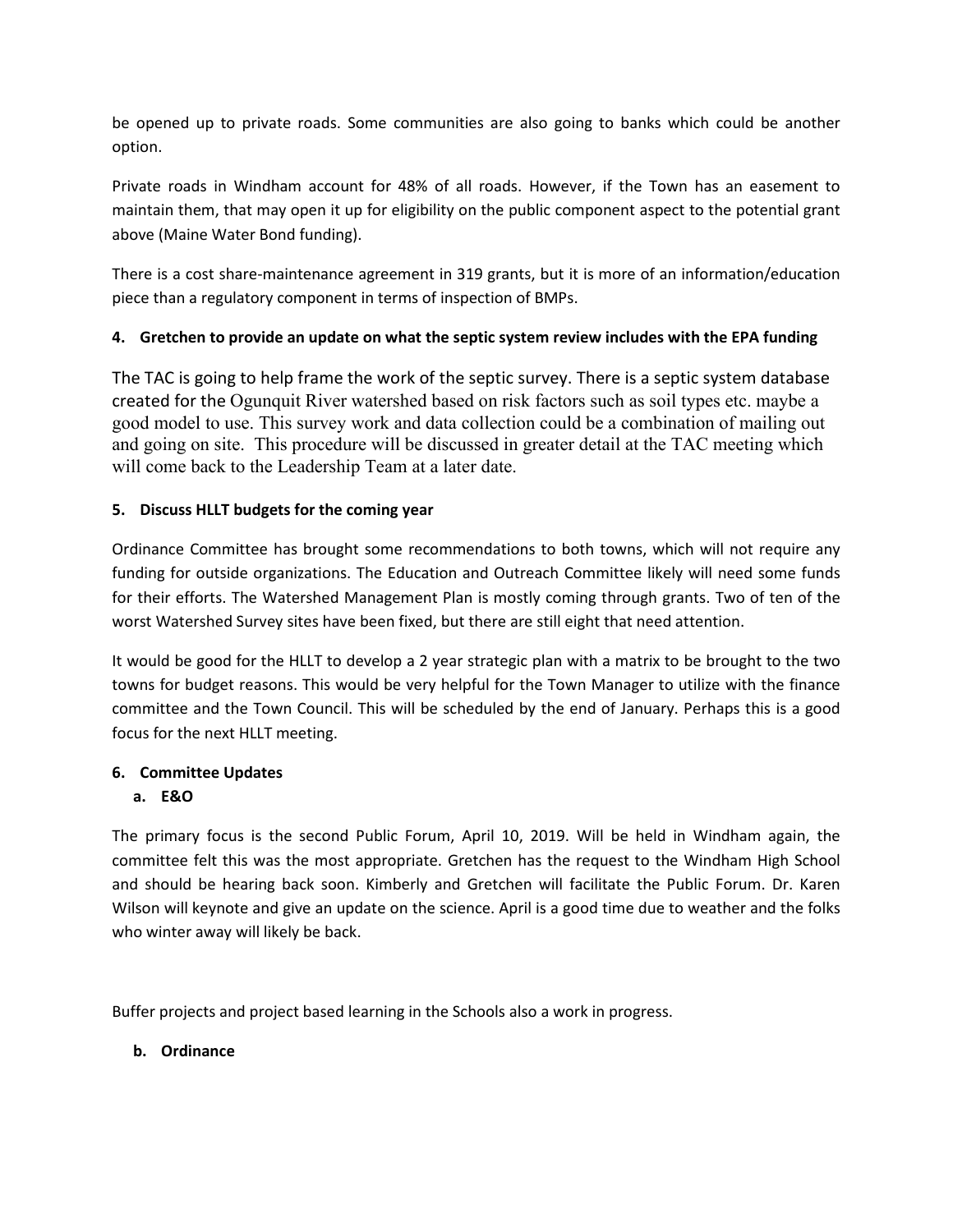The HLLT has brought 5 recommendations to the Town of Falmouth—starting with the CDC which is a subset of the Town Council, before being brought to the full Council. There are three remaining recommendations to be brought to the Windham Town Council. Within the shoreline zone, there are nutrient regulations in place now. The existing ordinance appears to relate just to the shoreland zone. However, because there is already existing language, it should be straightforward to expand these requirements to the entire watershed as appropriate.

Update on the Rand Farm—phosphorus samples were taken last winter at the wetland crossing location were around 300 ppb, regular ditch on the property samples were 200 ppb; riprap section ran 1500 ppb while Highland Lake typically runs 10-12 ppb. Stagnant readings showed 10,000 ppb, which was from a puddle of leachate coming from the manure pile. The plan is for the manure pile is to be removed soon. The property sale will be closed on December 18. John Maclaine and Matt Randal from the Department of Agriculture have been working with the current owner and the new owner on when the manure pile is going to be taken care of and that the agencies know who is doing what and when. The new property owner is going to have some horses but likely not as many. The paddock of the property is also likely to be affecting the drainage and could be contributing to the lake as well—this could be taken care of with proper landscaping, vegetation and reworking the drainage of the site.

Nathan has also talked to the buyer's realtor and has expressed interest in meeting with the new owner of the property because the property is having an impact on the lake. Falmouth is just waiting for a follow up and a meeting date.

### **c. Water Quality**

There are many pieces of information that are coming in, an intern has been working with the data specifically the phosphorus and bathometry data as well as pigment data. We do not have the eDNA extraction data yet, perhaps will have the start of the New Year. Zooplankton analysis is also being completed on samples that have been collected over the last several years. A lot of data will be coming on board the rest of this month and January but we can't draw any conclusions until all the pieces are there. Some of the explanation of this year's bloom which has been different, is that the depth of the portion where the lake changes most in temperature, is different than it has been in previous years; making it more resilient to movement which may be a player in the overall reason the bloom was different.

The next science roundtable hasn't been scheduled yet. We can't have it until a lot of data is back and hypotheses either supported or not by the data. Hopefully this can happen sometime before February, or by March 15 when Jeff goes to Florida, so it can all be ready for the next Public Forum.

### **7. Other**

Alewives run—the Atlantic Seacoast group overseas what the Department of Marine Resources does. No lake is required to have a management plan for their alewife run until the run is being harvested. Gail